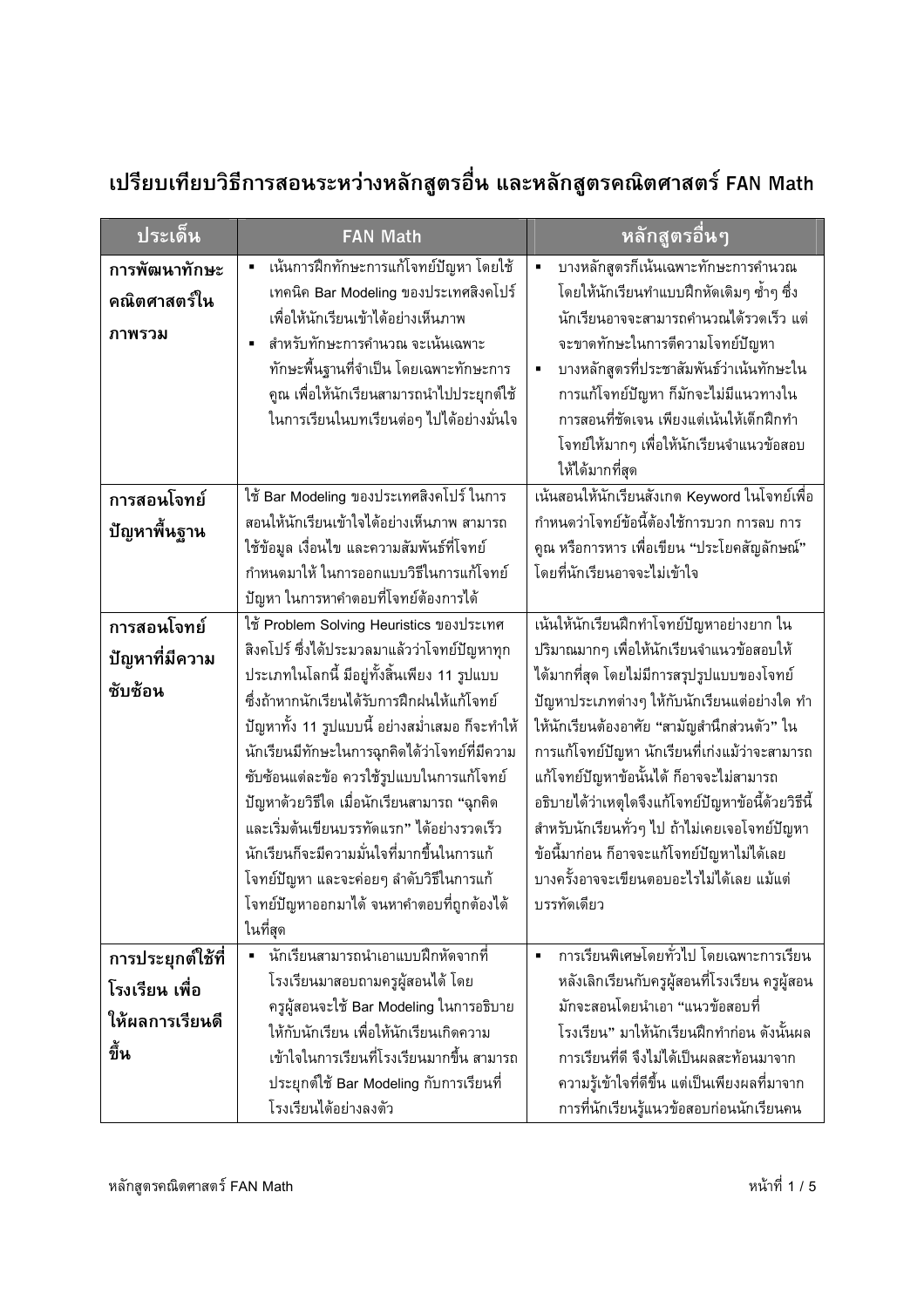|               | ครูผู้สอนในหลักสูตร FAN Math จะลำดับ<br>$\blacksquare$<br>บทเรียนของหลักสูตร FAN Math ให้ตรงกับ<br>ที่โรงเรียน เพื่อให้นักเรียนสามรถนำเอา<br>้ความเข้าใจที่เรียนในหลักสูตร FAN Math<br>ไปประยุกต์ใช้กับการเรียนที่โรงเรียนได้<br>สำหรับนักเรียนที่มีความสามารถทาง<br>คณิตศาสตร์สูง หลักสูตร FAN Math จะมี<br>แนวทางให้นักเรียนเรียนได้เร็วกว่าเนื้อหาที่<br>โรงเรียน เพื่อทำให้นักเรียนสามารถพัฒนา<br>ทักษะทางคณิตศาสตร์ของตนเองได้อย่าง<br>ก้าวกระโดด | อื่นๆ เท่านั้น<br>บางหลักสูตร ก็จะเน้นสอนแต่วิธี และโจทย์ที่<br>٠<br>อยู่ในเอกสารประกอบการสอนของหลักสูตร<br>เท่านั้น โดยไม่เปิดโอกาสให้นักเรียนนำเอา<br>แบบฝึกหัด หรือโจทย์ที่โรงเรียนมาสอบถาม<br>คุณครู ทำให้นักเรียนไม่สามารถประยุกต์ใช้<br>เทคนิคต่างๆ ที่เรียน กับการเรียนที่โรงเรียน<br>ได้ |
|---------------|--------------------------------------------------------------------------------------------------------------------------------------------------------------------------------------------------------------------------------------------------------------------------------------------------------------------------------------------------------------------------------------------------------------------------------------------------------|--------------------------------------------------------------------------------------------------------------------------------------------------------------------------------------------------------------------------------------------------------------------------------------------------|
| การแก้ปัญหา   | ้คุณครูจะพยายามตั้งคำถามให้นักเรียนได้คิด                                                                                                                                                                                                                                                                                                                                                                                                              | การเรียนพิเศษโดยทั่วไป ที่เน้นการเรียนหลายๆ                                                                                                                                                                                                                                                      |
| นักเรียนเรียน | ก่อนที่จะลงมือทำว่า โจทย์กำหนดข้อมูล                                                                                                                                                                                                                                                                                                                                                                                                                   | วิชาในคราวเดียว และมีนักเรียนเรียนรวมกันใน                                                                                                                                                                                                                                                       |
| คณิตศาสตร์ไม่ | เงื่อนไข และความสัมพันธ์อะไรมาให้บ้าง                                                                                                                                                                                                                                                                                                                                                                                                                  | ห้องเป็นจำนวนมาก ครูผู้สอนมักจะ "บอกวิธีทำให้                                                                                                                                                                                                                                                    |
| เข้าใจ        | โจทย์ถามอะไร และเปิดโอกาสให้นักเรียนได้                                                                                                                                                                                                                                                                                                                                                                                                                | ้นักเรียนเขียนตาม" หรือไม่ก็ "เขียนวิธีทำ เพื่อให้                                                                                                                                                                                                                                               |
|               | อธิบายให้ครูฟังก่อนว่า "นักเรียนจะแก้โจทย์                                                                                                                                                                                                                                                                                                                                                                                                             | นักเรียนลอกตาม" โดยที่อาจจะไม่เข้าใจบทเรียน                                                                                                                                                                                                                                                      |
|               | ข้อนี้ ด้วยวิธีการใด จะทำอะไรก่อน จะทำ                                                                                                                                                                                                                                                                                                                                                                                                                 | อย่างแท้จริง แม้ว่านักเรียนจะสนุกกับมุขตลกจาก                                                                                                                                                                                                                                                    |
|               | ้อะไรหลัง" ก่อนที่จะให้นักเรียนลงมือทำ                                                                                                                                                                                                                                                                                                                                                                                                                 | ้ครูผู้สอนที่ทำให้บรรยากาศดูเป็นกันเอง แต่ด้วย                                                                                                                                                                                                                                                   |
|               | ฝึกฝนด้วยตนเอง โดยที่คุณครูจะคอย                                                                                                                                                                                                                                                                                                                                                                                                                       | จำนวนนักเรียนในห้องเรียนที่มีอยู่ค่อนข้างมาก                                                                                                                                                                                                                                                     |
|               | แนะนำ บอกใบ้ จนนักเรียนสามารถทำโจทย์                                                                                                                                                                                                                                                                                                                                                                                                                   | และบรรยากาศในห้องเรียนที่แออัด ทำให้เวลา                                                                                                                                                                                                                                                         |
|               | ข้อนั้นๆ ได้ด้วยตนเอง                                                                                                                                                                                                                                                                                                                                                                                                                                  | นักเรียนเรียนไม่เข้าใจ ก็มักจะไม่กล้า หรือไม่ค่อย                                                                                                                                                                                                                                                |
|               | คุณครูจะเน้นให้นักเรียน "ฝึกทำโจทย์ด้วย                                                                                                                                                                                                                                                                                                                                                                                                                | ที่จะมีโอกาสในการสอบถามคุณครู                                                                                                                                                                                                                                                                    |
|               | ตนเอง" ภายใต้การดูแลเอาใจใส่อย่างใกล้ชิด                                                                                                                                                                                                                                                                                                                                                                                                               |                                                                                                                                                                                                                                                                                                  |
|               | เป็นกันเอง หากนักเรียนไม่เข้าใจในส่วนไหน                                                                                                                                                                                                                                                                                                                                                                                                               |                                                                                                                                                                                                                                                                                                  |
|               | ก็สามารถที่จะสอบถามคุณครูได้ทันที โดย                                                                                                                                                                                                                                                                                                                                                                                                                  |                                                                                                                                                                                                                                                                                                  |
|               | หลักสูตร FAN Math เชื่อว่าหากนักเรียน                                                                                                                                                                                                                                                                                                                                                                                                                  |                                                                                                                                                                                                                                                                                                  |
|               | สามารถทำโจทย์ได้ด้วยตนเองได้ นักเรียน                                                                                                                                                                                                                                                                                                                                                                                                                  |                                                                                                                                                                                                                                                                                                  |
|               | ้จะมีความเข้าใจที่ตกผลึก และมีความมั่นใจ                                                                                                                                                                                                                                                                                                                                                                                                               |                                                                                                                                                                                                                                                                                                  |
|               | ในการเรียนคณิตศาสตร์เพิ่มมากขึ้น                                                                                                                                                                                                                                                                                                                                                                                                                       |                                                                                                                                                                                                                                                                                                  |
|               | มีสื่อ Animation ประกอบการเรียนการสอน                                                                                                                                                                                                                                                                                                                                                                                                                  |                                                                                                                                                                                                                                                                                                  |
|               | เพื่อให้คุณครูใช้ในการอธิบาย ทำให้นักเรียน                                                                                                                                                                                                                                                                                                                                                                                                             |                                                                                                                                                                                                                                                                                                  |
|               | เข้าใจ "ลำดับขั้นตอน" และ "จุดสำคัญ" ใน                                                                                                                                                                                                                                                                                                                                                                                                                |                                                                                                                                                                                                                                                                                                  |
|               | การแก้โจทย์ปัญหาข้อต่างๆ ได้อย่างชัดเจน                                                                                                                                                                                                                                                                                                                                                                                                                |                                                                                                                                                                                                                                                                                                  |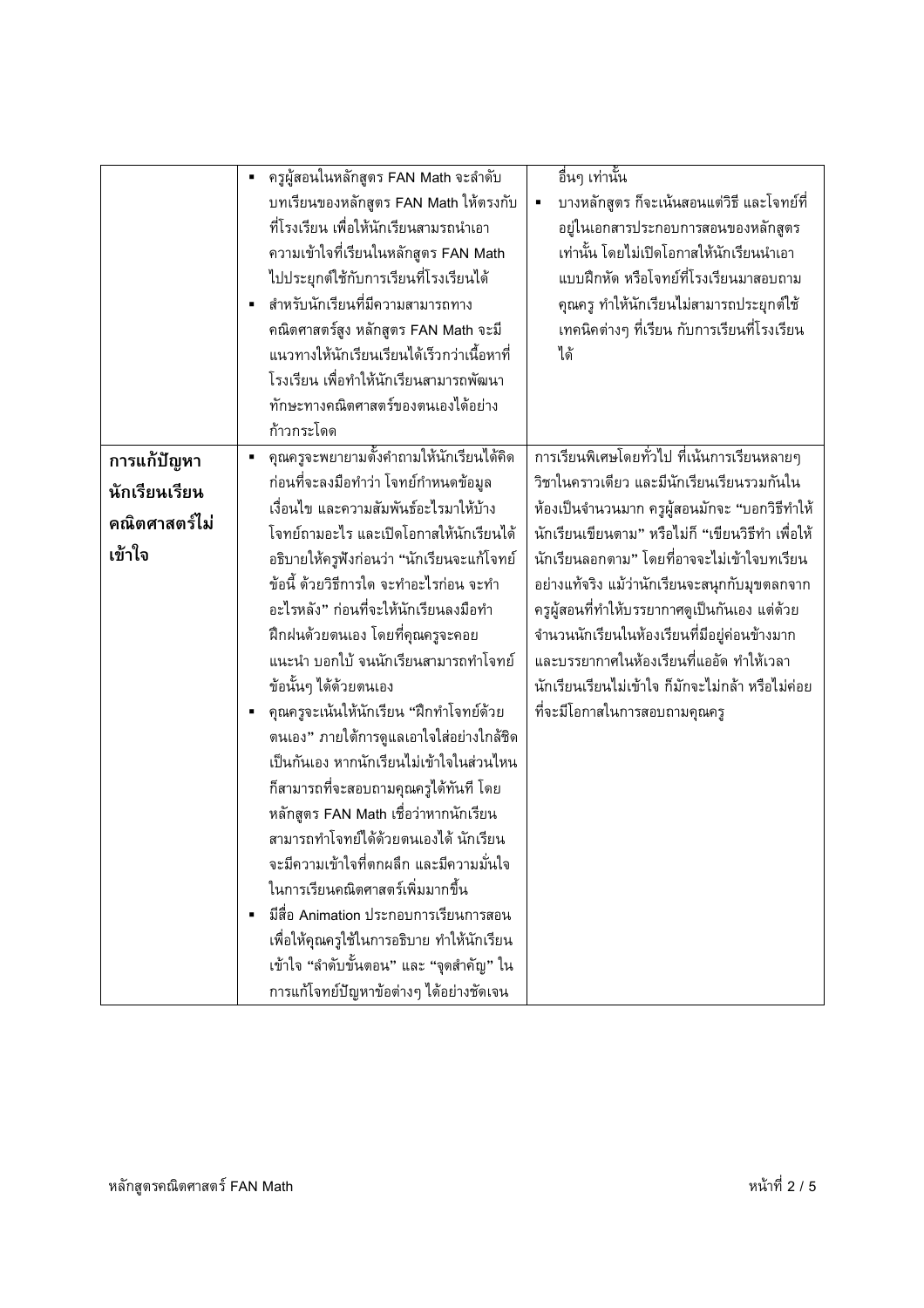

## ตัวอย่างการสอนโจทย์ปัญหาในแนวทางของหลักสูตร FAN Math กับหลักสูตรอื่นๆ

หลักสูตรคณิตศาสตร์ FAN Math  $^\dagger$  3 / 5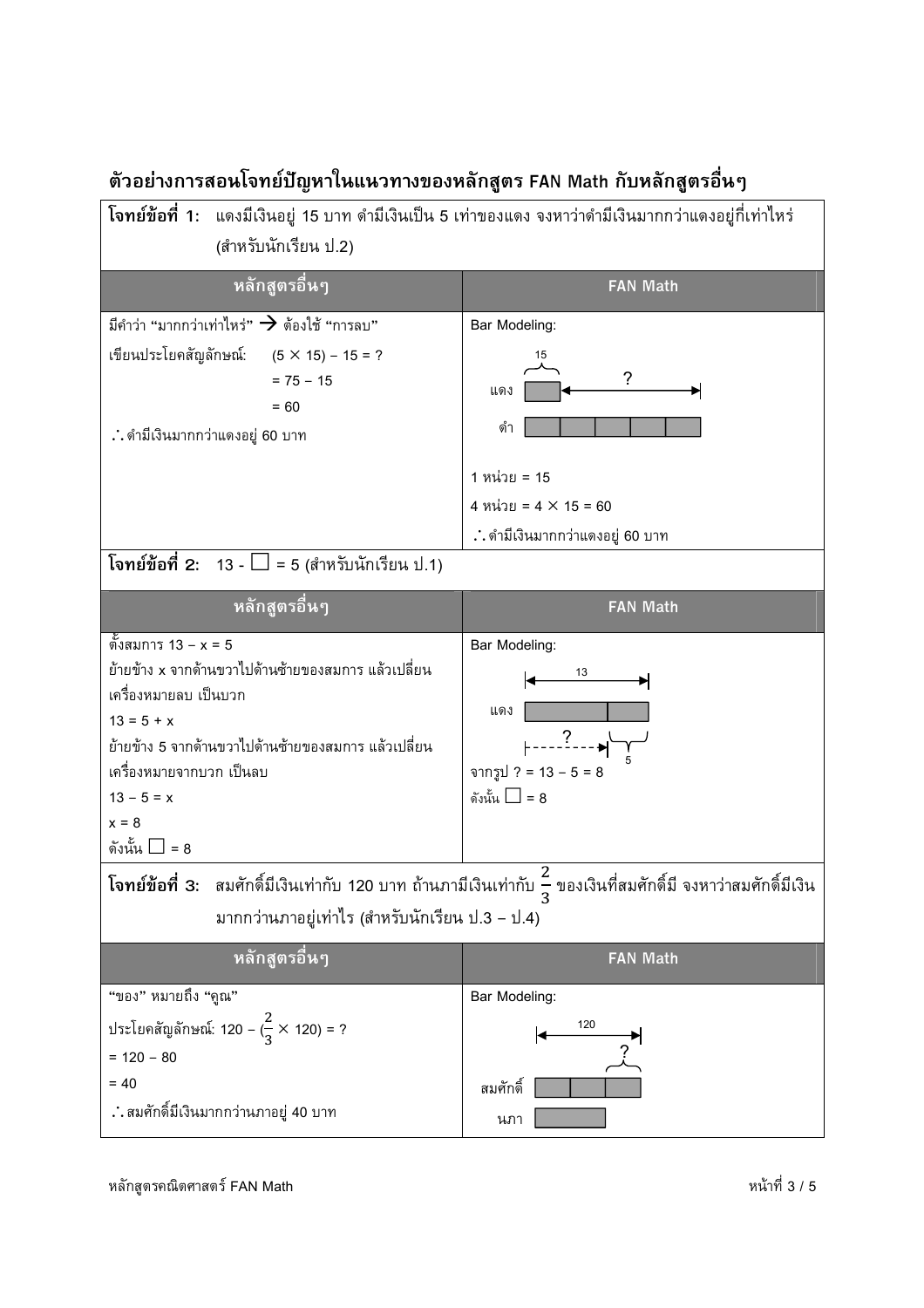|                                                                                                               | 3 หน่วย = 120                                                                  |  |  |
|---------------------------------------------------------------------------------------------------------------|--------------------------------------------------------------------------------|--|--|
|                                                                                                               | 1 หน่วย = 120 $\div$ 3 = 40                                                    |  |  |
|                                                                                                               | ∴ สมศักดิ์มีเงินมากกว่านภาอยู่ 40 บาท                                          |  |  |
| <b>โจทย์ข้อที่ 4:</b> A มีเงินเป็น 3 เท่าของ B และ B มีเงินน้อยกว่า C อยู่ 200 บาท และ C มีเงินมากกว่า A อยู่ |                                                                                |  |  |
| 50 บาท จงหาว่า A, B และ C มีเงินรวมกันเท่าใหร่ (สำหรับนักเรียน ป.3 – ป.4)                                     |                                                                                |  |  |
|                                                                                                               |                                                                                |  |  |
| หลักสูตรอื่นๆ                                                                                                 | <b>FAN Math</b>                                                                |  |  |
| กำหนดให้ B มีเงิน x บาท                                                                                       | Bar Modeling:                                                                  |  |  |
| A มีเงินเป็น 3 เท่าของ B ดังนั้น A มีเงิน = 3x                                                                | 50                                                                             |  |  |
| B มีเงินน้อยกว่า C อยู่ 200 บาท ดังนั้น C มีเงิน = x + 200                                                    | Α                                                                              |  |  |
| C มีเงินมากกว่า A อยู่ 50 บาท                                                                                 | 200<br>B                                                                       |  |  |
| ตั้งสมการ (x + 200) – 3x = 50                                                                                 | C                                                                              |  |  |
| $200 - 2x = 50$                                                                                               |                                                                                |  |  |
| $200 = 50 + 2x$                                                                                               | จากรูป 2 หน่วย = 200 – 50                                                      |  |  |
| $200 - 50 = 2x$                                                                                               | 2 หน่วย = 150                                                                  |  |  |
| $2x = 150$                                                                                                    | 1 หน่วย = 150 ÷ 2 = 75                                                         |  |  |
| $x = 150 \div 2 = 75$                                                                                         | จากรูป A มีเงิน = 3 หน่วย                                                      |  |  |
| ดังนั้น<br>A มีเงิน = $3x = 3 \times 75 = 225$                                                                | B มีเงิน = 1 หน่วย                                                             |  |  |
| $B$ มีเงิน = x = 75 บาท                                                                                       | C มีเงิน = 3 หน่วย + 50                                                        |  |  |
| C มีเงิน = x + 200 = 75 + 200 = 275                                                                           | A B และ C มีเงินรวมกัน = 7 หน่วย + 50                                          |  |  |
| A B และ C มีเงินรวมกัน = 225 + 75 + 275 = 575 บาท                                                             | $= (7 \times 75) + 50$                                                         |  |  |
|                                                                                                               | = 575 บาท                                                                      |  |  |
| <b>โจทย์ข้อที่ 5:</b> นักกอล์ฟ 3 คนใช้ลูกกอล์ฟรวมกัน 400 ลูก A ใช้ลูกกอล์ฟเป็น 3 เท่าของ B C ใช้ลูกกอล์ฟ      |                                                                                |  |  |
|                                                                                                               |                                                                                |  |  |
|                                                                                                               | มากกว่า B อยู่ 40 ลูก จงหาว่า C ใช้ลูกกอล์ฟไปกี่ลูก (สำหรับนักเรียน ป.3 – ป.4) |  |  |
| <u>หลักสูตรอื่นๆ</u>                                                                                          | <b>FAN Math</b>                                                                |  |  |
| กำหนดให้ B ใช้ลูกกอล์ฟไป x ลูก                                                                                | Bar Modeling:                                                                  |  |  |
| A ใช้ลูกกอล์ฟเป็น 3 เท่าของ B ดังนั้น A = 3x                                                                  |                                                                                |  |  |
| $C$ ใช้ลูกกอล์ฟมากกว่า B อยู่ 40 ลูก ดังนั้น $C = x + 40$                                                     | Α                                                                              |  |  |
| 3 คน ใช้ลูกกอล์ฟไปรวมกัน 400 ลูก                                                                              | в<br>40<br>400                                                                 |  |  |
| ตั้งสมการ 3x + x + (x + 40) = 400                                                                             |                                                                                |  |  |
| $5x + 40 = 400$                                                                                               | C                                                                              |  |  |
| $5x = 400 - 40 = 360$                                                                                         | จากรูป 5 หน่วย = 400 – 40 = 360                                                |  |  |
| $x = 360 \div 5 = 72$                                                                                         | 1 หน่วย = 360 $\div$ 5 = 72                                                    |  |  |
| C ใช้ลูกกอล์ฟไป = x + 40 = 72 + 40 = 112 ลูก                                                                  | จากรูป C ใช้ลูกกอล์ฟไป = 1 หน่วย + 40 = 72 + 40                                |  |  |